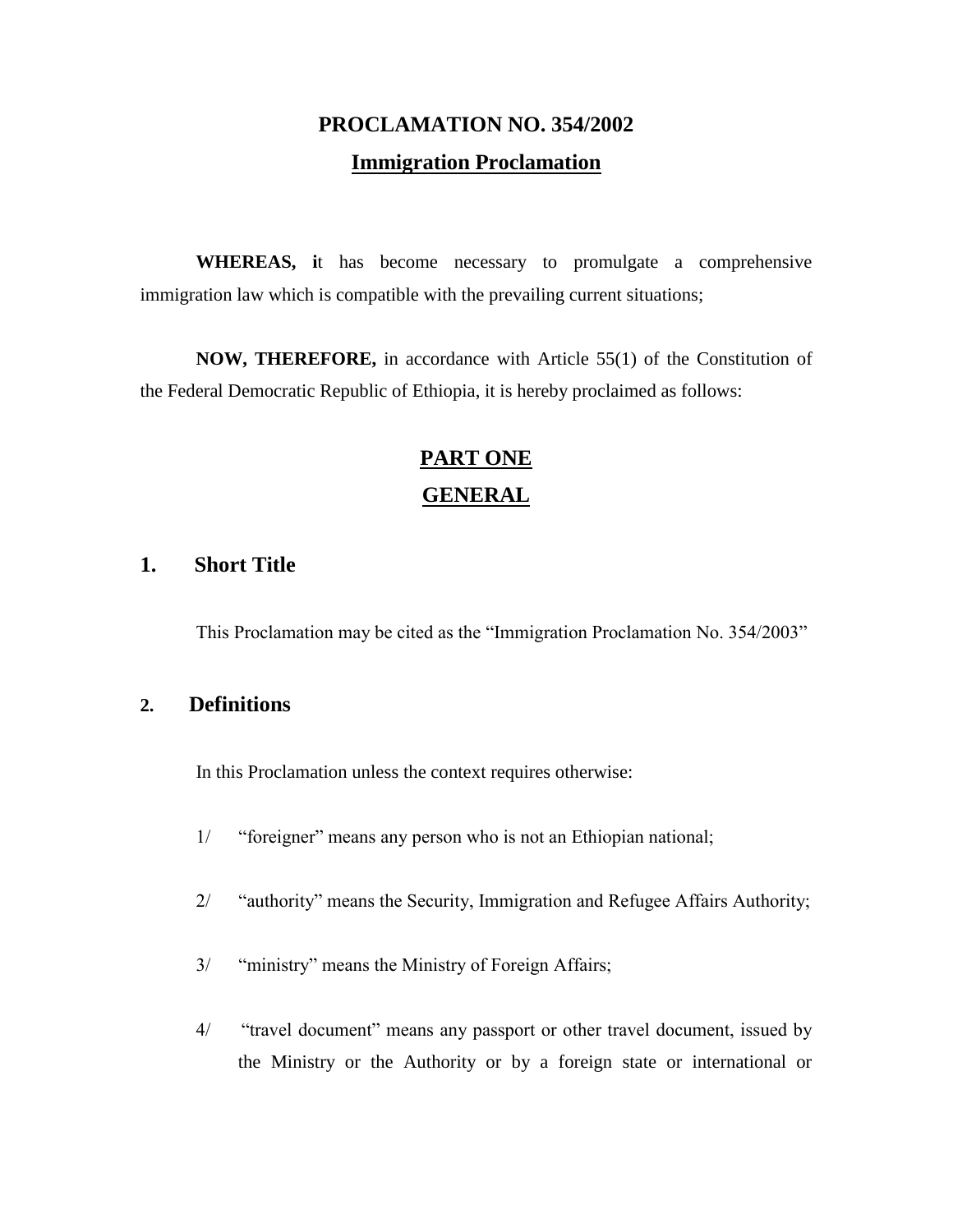regional organized by the Government of Ethiopia, bearing the identity and nationality of the holder;

5/ "minor" means a person who has not attained the age of majority as determined under the Civil Code of Ethiopia.

## **PART TWO ENTRY IN ETHIOPIA**

#### **3. Requirements**

- 1/ Any foreigner who wants to enter Ethiopia shall possess:
	- (a) a valid travel document;
	- (b) a valid entry visa or permanent residence permit or an identity card issued by the Ministry if he is covered by Article 14(1) of this Proclamation; and
	- (c) health certificate, as may be necessary.
- 2/ A foreigner holding a tourist or transit visa shall, in addition to those specified under Sub-Article (1) of this Article, possess:
	- (a) a ticket valid for travel from Ethiopia to another country; and
	- (b) unless otherwise permitted, a valid visa and health certificate which will enable him to enter the country destination;
- 3/ A foreigner who is a minor and wants to enter Ethiopia: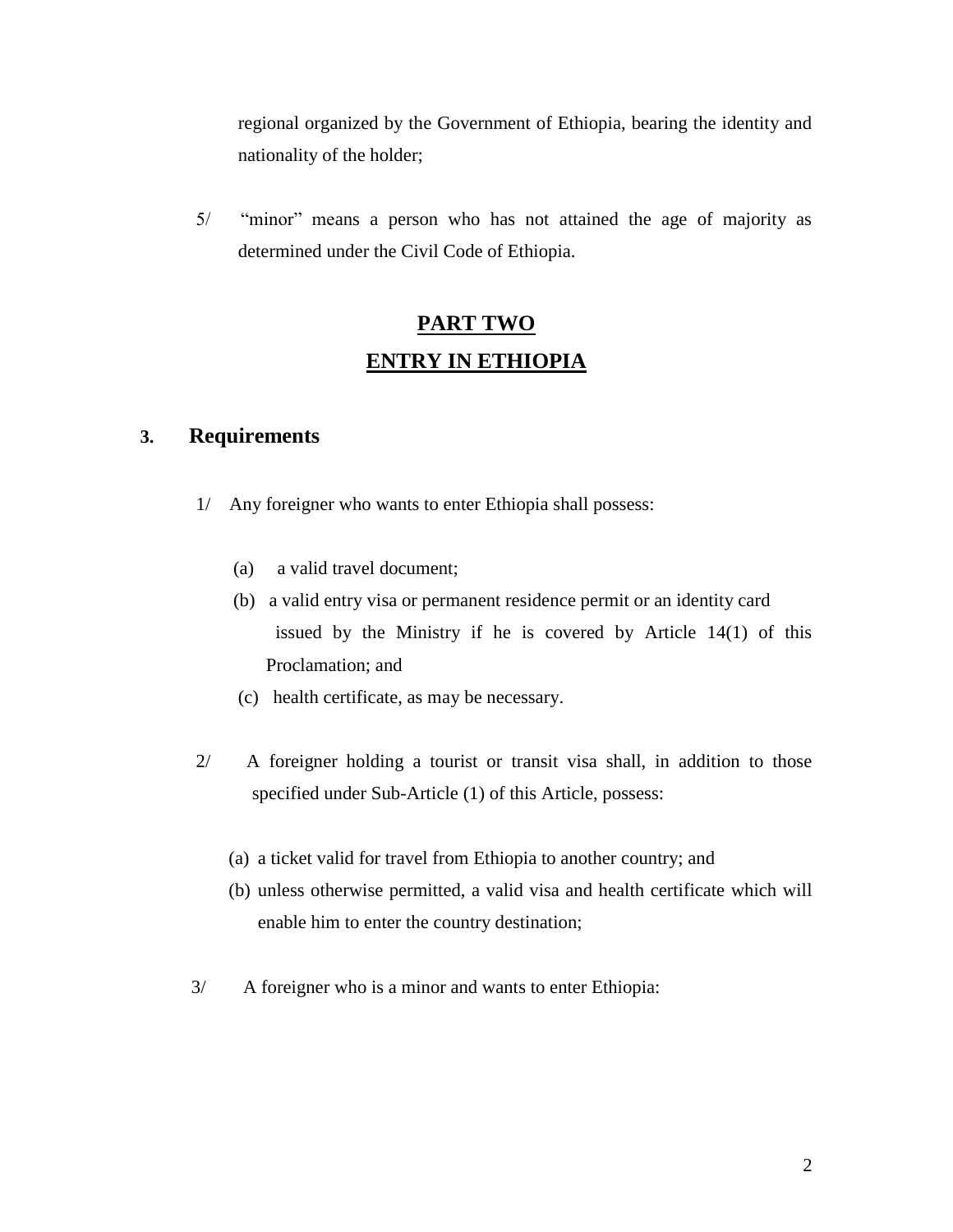- (a) notwithstanding Sub-Article 1(a) and (b) of this Article, may enter Ethiopia if registered in the travel document of the person who accompanies him;
- (b) if he is traveling alone, he shall have a person who shall assume responsibility for him in Ethiopia.

## **4. Non-Requirement of Entry Visa**

No entry visa may be required to enter Ethiopia where such exemption is provided in any other law or a treaty to which Ethiopia is a party.

#### **5. Denial and Cancellation of Entry Visa**

An entry visa may be denied or canceled if the applicant or the holder:

- 1/ has no visible means of support or is likely to become a public burden;
- 2/ is found to be a notorious criminal;
- 3/ has been declared to be a drug addict;'
- 4/ has been suspected of suffering from a dangerous contagious disease;
- 5/ has been found to be a threat to national security;
- 6/ has furnished false information; or
- 7/ has violated the provisions of this Proclamation or Regulations issued hereunder.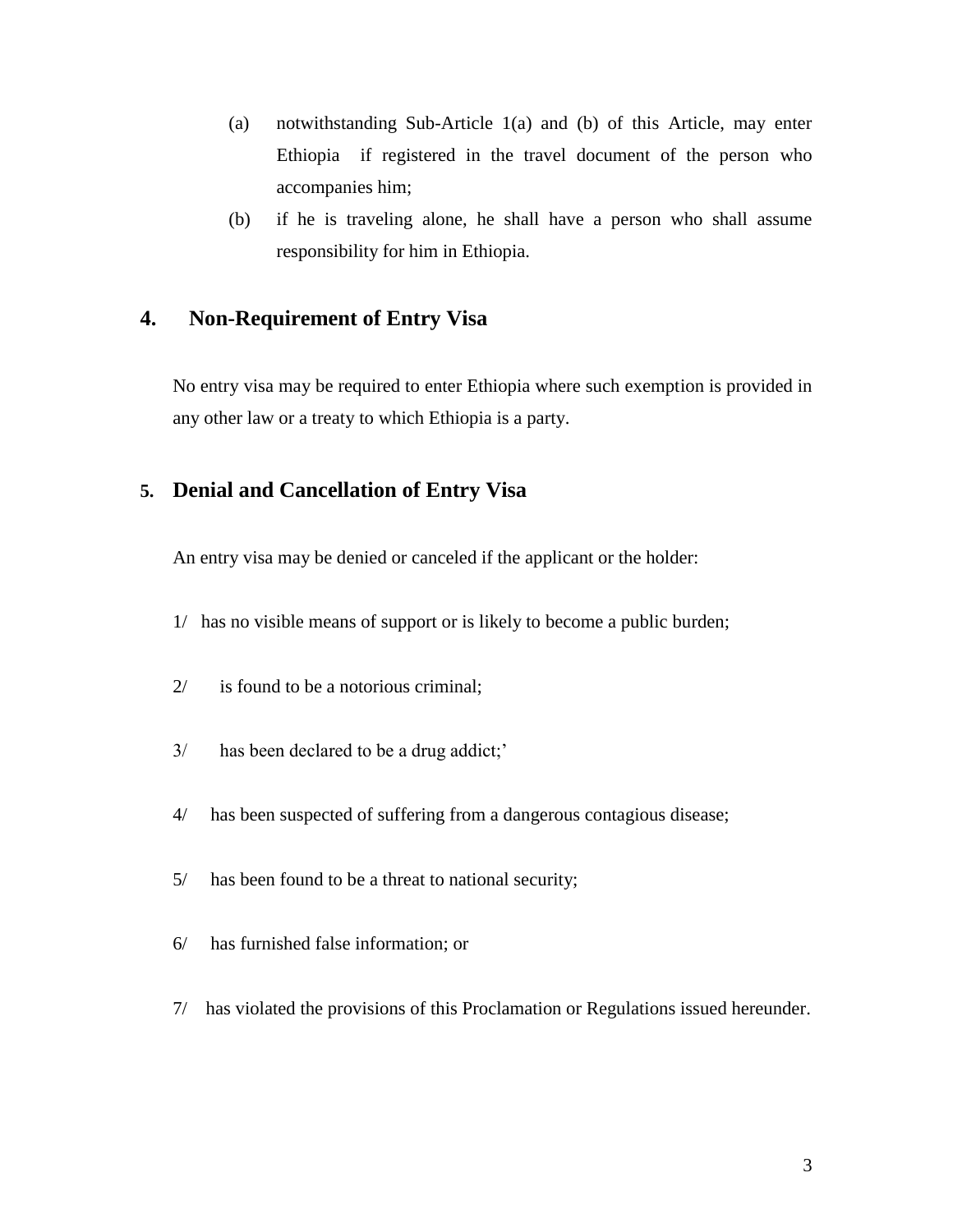# **PART THREE DEPARTURE FROM ETHIOPIA**

### **6. Requirements**

A person departing from Ethiopia shall possess:

- 1/ a valid travel document;
- 2/ unless otherwise permitted, an entry visa which will enable him to enter the country of destination; and
- 3/ a health certificate, as may be necessary.

## **6. Persons prohibited from Departing from Ethiopia**

Any person may only be prohibited from departing from departing from Ethiopia by an order of a court given in accordance with the law.

## **PART FOUR DEPORTATION OF FOREIGNERS FROM ETHIOPIA**

## **8. Deportation**

- 1/ The Authority may issue a deportation order against a foreigner on any one of the grounds specified under Article 5 of this Proclamation.
- 2/ The execution of a deportation order issued pursuant to Sub-Article (1) of this Article shall also include the family members of the deportee other than those having Ethiopian nationality.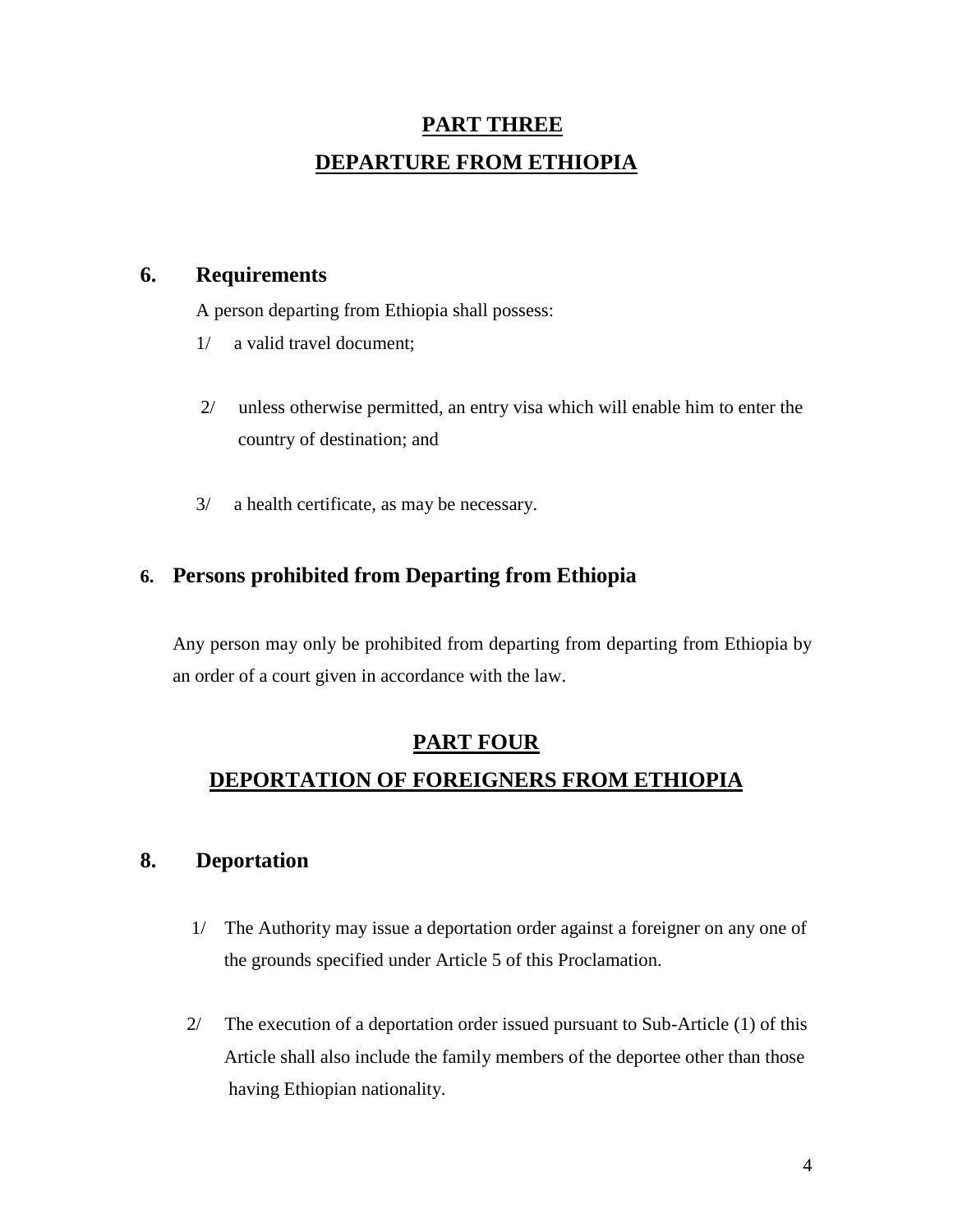- 3/ The Authority may detain the foreigner against whom the deportation order is issued until he leaves the country.
- 4/ The order of deportation shall specify the reason for the deportation of the foreigner, the date of departure and the port of exit.
- 5/ The Authority may, at any time, revoke the deportation order issued against the foreigner.
- 6/ The foreigner against whom the deportation order is issued shall be deported to his country of origin or to any other country if such other country is willing to receive him.
- 7/ The provisions of Sub-Articles (3), (4) and (6) of this Article shall be applicable with respect to a foreigner against whom a deportation court order is issued in accordance with the Penal Code.

## **9. Petition Against Deportation Order**

- 1/ A foreigner who is aggrieved by a deportation order issued by the Authority may submit a petition against the order to the Grievance Hearing Committee, composed of representatives of the Ministry, the Ministry of Justice and the Authority, within three working days from the date of receipt of the deportation order.
	- 2/ The Committee shall review the petition and submit its recommendation to the Authority. The decision of the Authority shall be final.
- 3/ The rules of procedures of the Committee shall be prescribed by the Authority.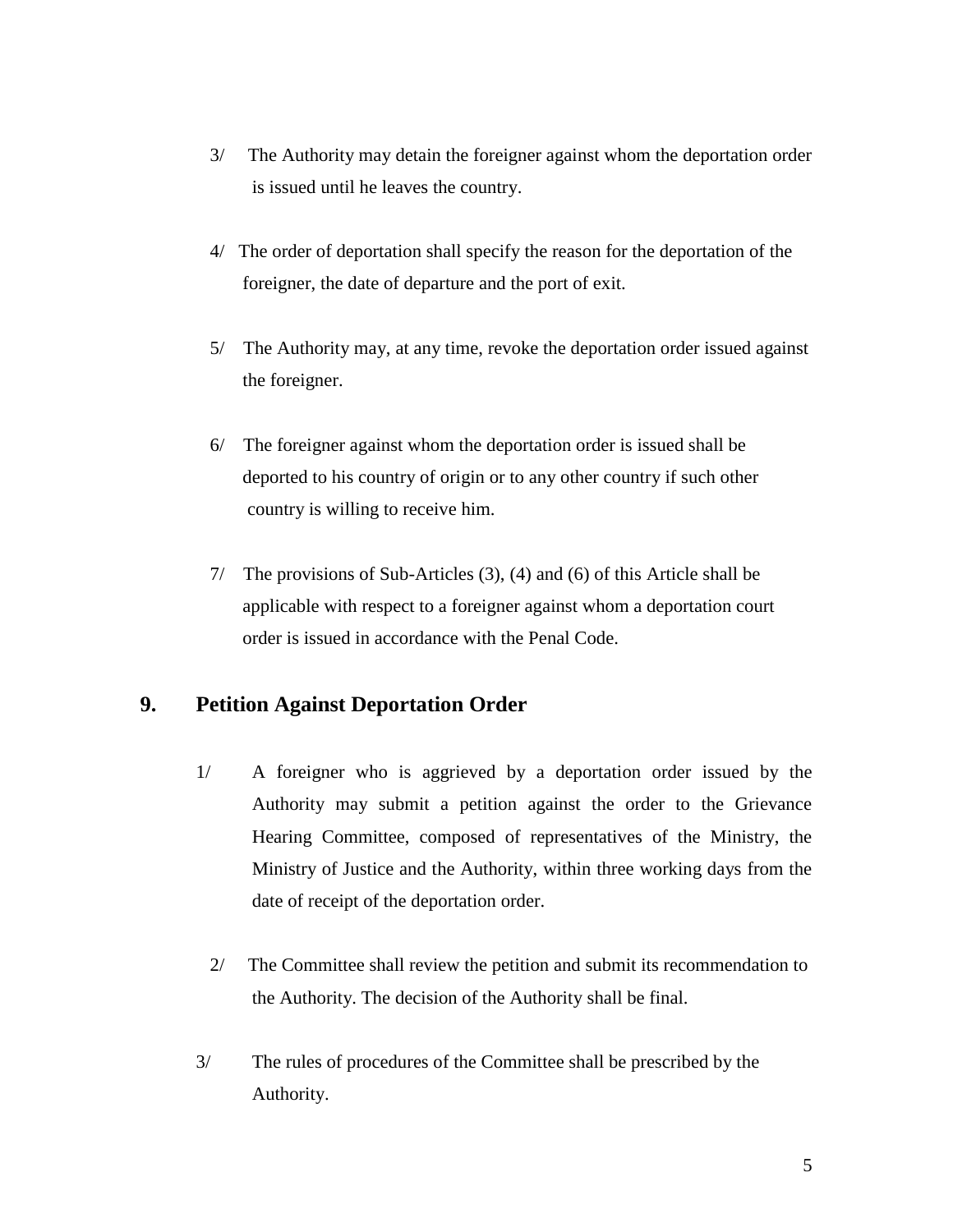#### **10. Traveling Expenses**

- 1/ A foreigner against whom a deportation order is issued shall cover his traveling expenses.
- 2/ If the deportee is not willing to cover his expenses in accordance with Sub-Article (1) of this Article, the expenses may be chargeable to his property, accordance to law if any.

# **PART FIVE TRAVEL DOCUMENTS AND VISAS**

### **11. Types and Issuance of Travel Documents**

- 1/ Travel documents to be issued in accordance with this Proclamation and Regulations issued hereunder shall be the following:
	- (a) diplomatic passport;
	- (b) service passport;
	- (c) ordinary passport;
	- (d) laissez-passer;
	- (e) emergency travel document;
	- (f) refugee travel document;
	- (g) other travel documents to be prescribed, as may be necessary, by Regulations to be issued hereunder.
- 2/ The travel documents specified under Sub-Articles 1 (a) and (b) of this Article shall be issued by the Ministry.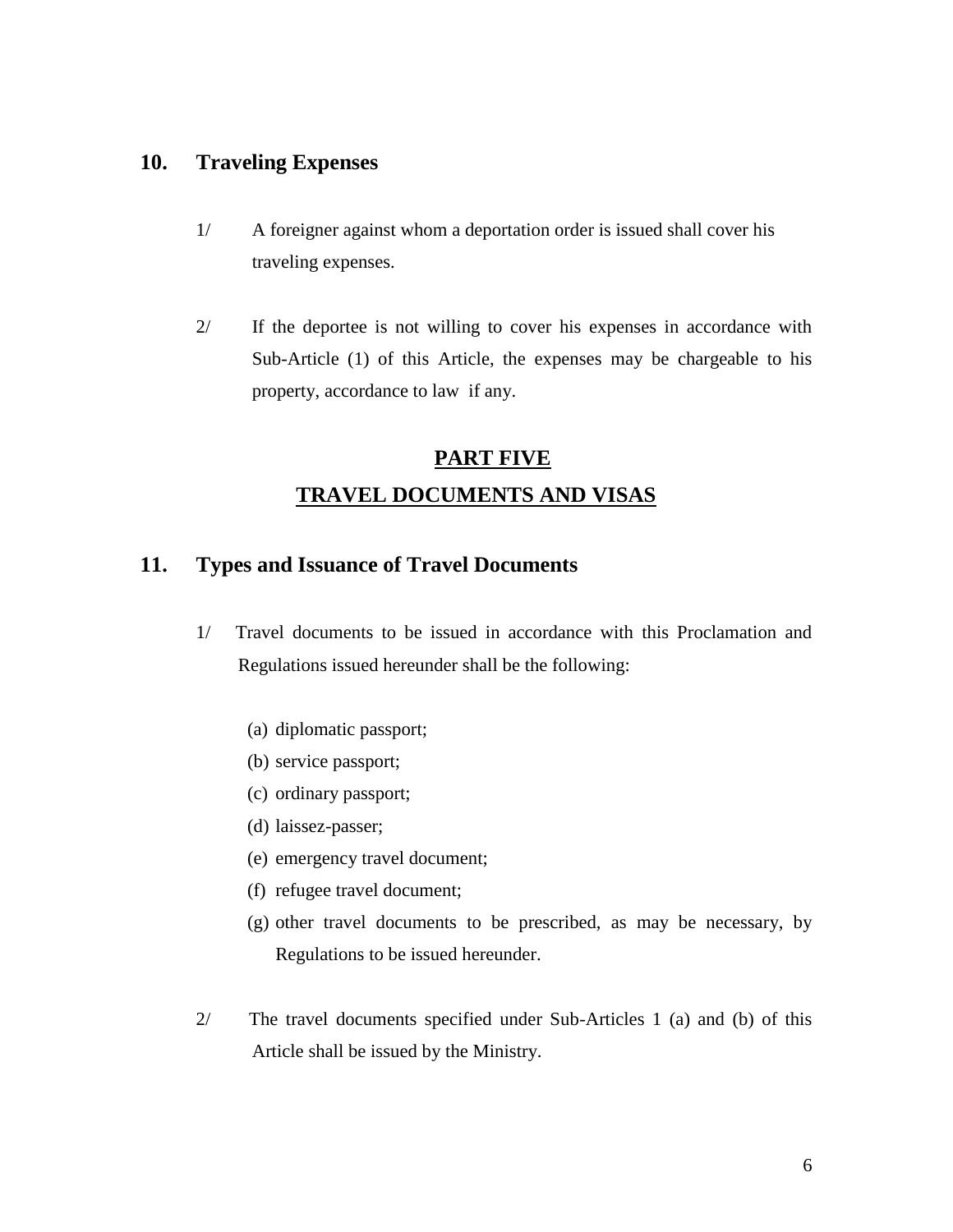- 3/ The travel documents specified under Sub-Articles 1 (c)-(g) of this Article shall be issued by the Authority.
- 4/ The conditions of issuance of travel documents shall be prescribed by Regulations to be issued under this Proclamation.

### **12. Types and Issuance of visas**

- 1/ Visas to be issued in accordance with this Proclamation and Regulations issued hereunder shall be the following:
	- (a) diplomatic visa;
	- (b) special visa;
	- (c) business visa;
	- (d) immigrant visa;
	- (e) tourist visa;
	- (f) transit visa;
	- (g) student visa;
	- (h) exit visa;
	- (i) re-intry visa;
	- (j) other visas to be prescribed by Regulations to be issued under this Proclamation.
- 2/ The visas specified under Sub-Articles 1 (a) and (b) of this Article shall be issued by the Ministry.
- 3/ The visas specified under Sub-Articles 1 (c) (j) of this Article shall be issued by the Authority.
- 4/ The conditions of issuance of visas shall be prescribed by Regulations to be issued under this Proclamation.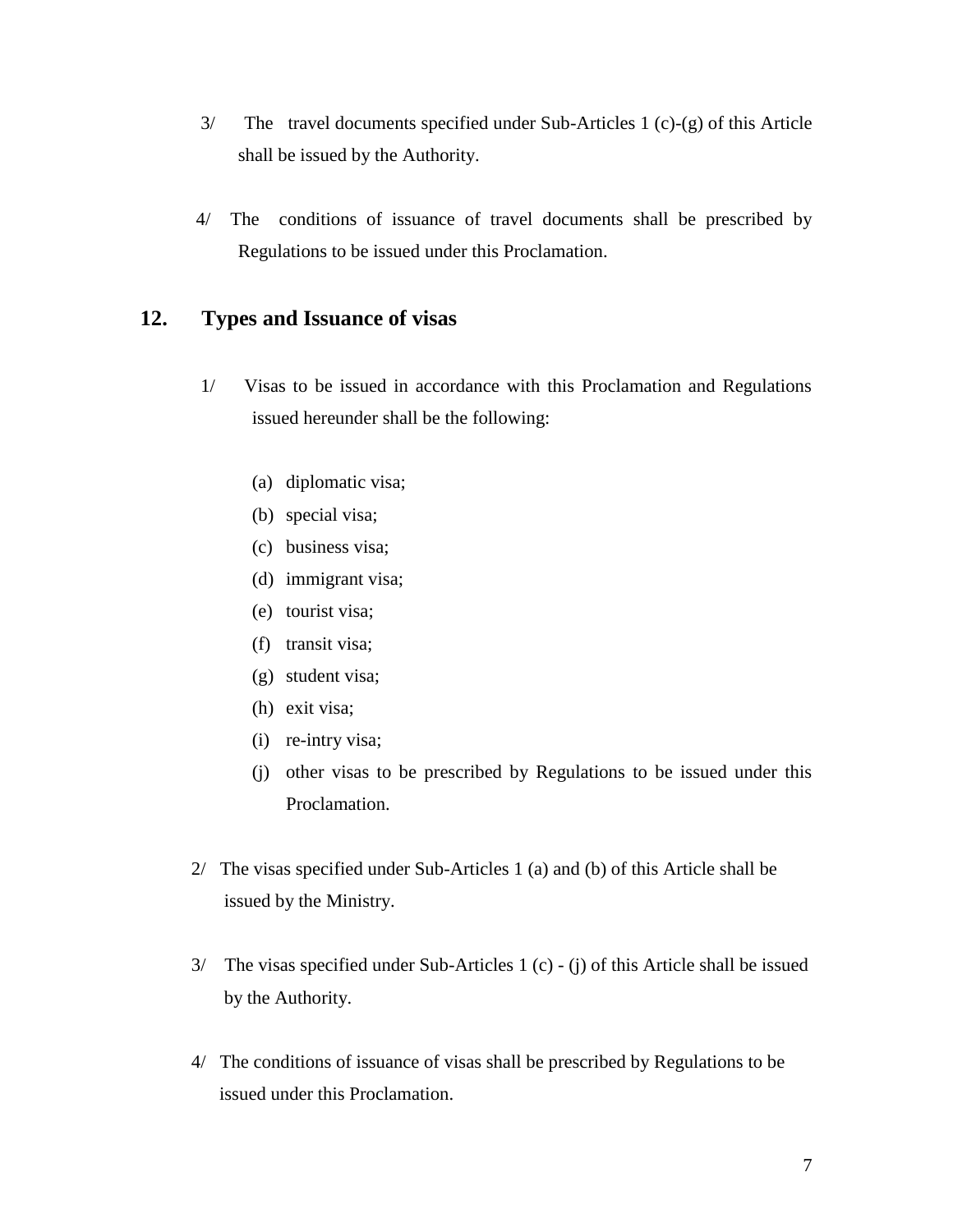# **PART SIX REGISTRATION OF FOREIGNERS AND RESIDENCE PERMIT**

## **13. Registration**

- 1/ The following persons shall be required to register with the Authority:
	- (a) all foreigners residing in Ethiopia;
	- (b) any foreigner who enters Ethiopia with an immigrant visa, within thirty days of the date of his arrival;
	- (c) any foreigner who enters Ethiopia with a business or student visa and intends to stay for more than ninety days, within thirty days of the date of his arrival;
	- (d) without prejudice to Article 14 of this Proclamation, any foreigner who enters Ethiopia without a visa pursuant to Article 4 of this Proclamation and intends to stay for more than ninety days, within thirty days from the date of his arrival.
- 2/ The conditions of registration shall be prescribed by Regulations to be issued under this Proclamation.

## **14. Foreigners not Required to Register**

- 1/ The following foreigners may not be required to register:
	- a) diplomats and international civil servants and members of their families residing in Ethiopia;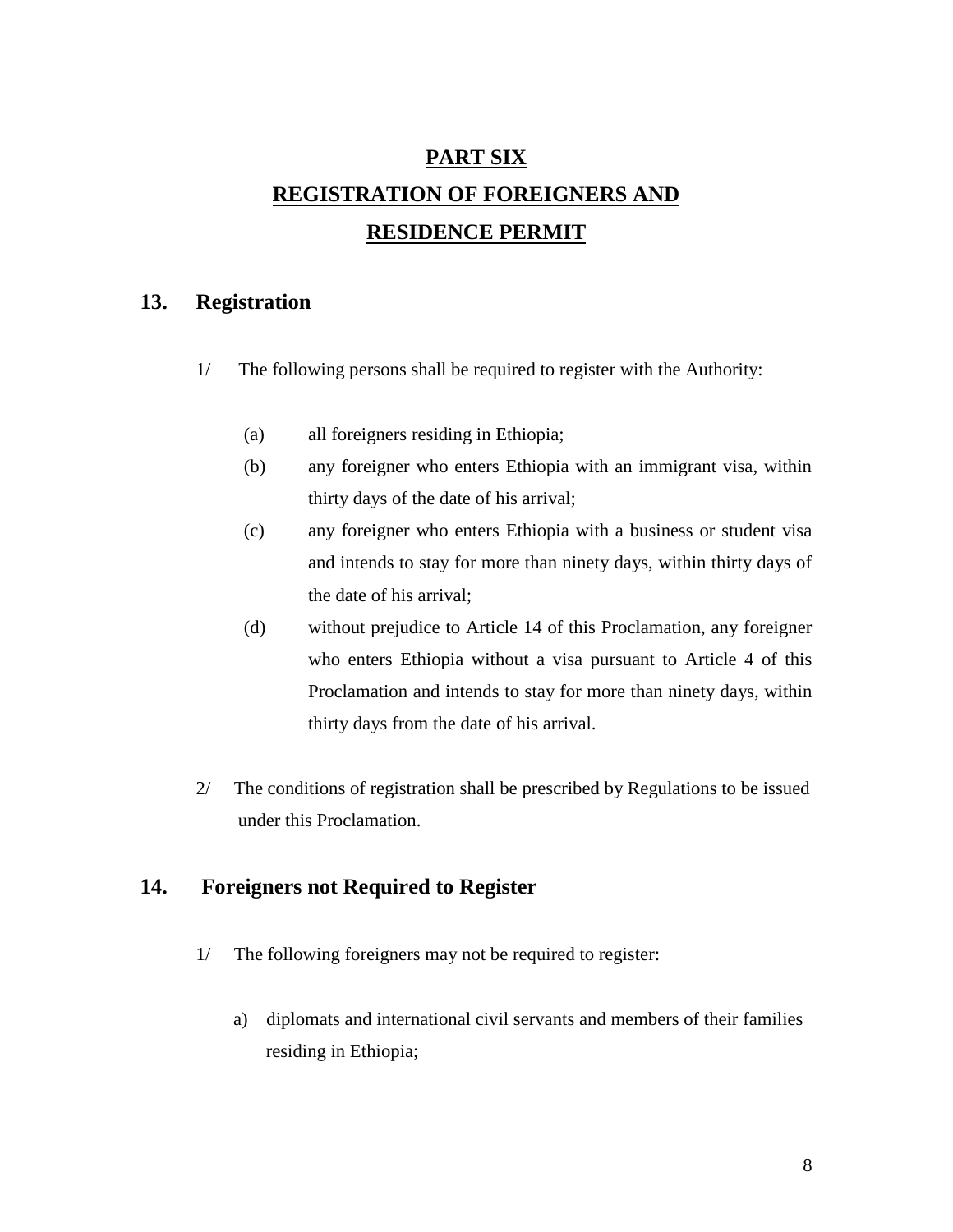- b) a foreigner who is recognized as a refugee by the Government of Ethiopia and the United Nations High Commission for Refugees;
- c) foreigners exempted from registration and residence permit in accordance with other laws or treaties to which Ethiopia is a party.
- 2/ A foreigner exempted from registration pursuant to this Article shall obtain an identity card issued by the appropriate authority within thirty days from the date of his arrival.

### **15. Issuance of Residence Permit**

- 1/ A foreigner who is registered in accordance with Article 13 of this Proclamation shall be required to obtain a temporary or permanent residence permit, as the case may be.
- 2/ Minor children shall be entered in the residence permits of their parents.
- 3/ The conditions of issuance of residence permit shall be prescribed by Regulations to be issued under this Proclamation.

## **PART SEVEN MISCELLANEOUS PROVISIONS**

### **16. Immigration Officers**

- 1/ There shall be appointed, by the Authority, Immigration officers who shall be responsible for controlling entries into and departures from Ethiopia.
- 2/ An Immigration Officer appointed in accordance with Sub-Article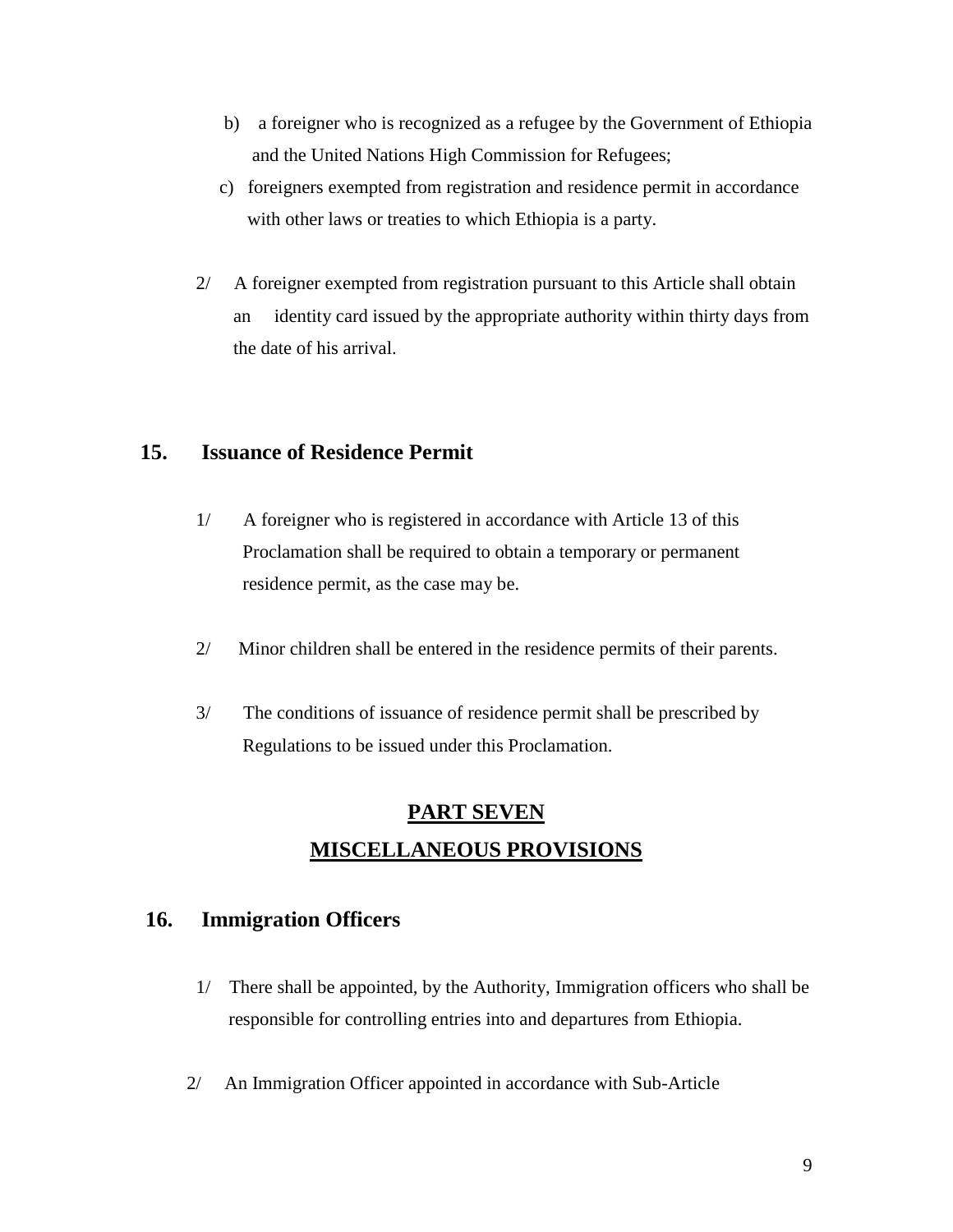- (1) of this Article shall have the power to:
	- a) board any conveyance carrying passengers who are entering into or departing from Ethiopia;
	- b) inspect travel documents, visas and other documents prescribed herein or in Regulations issued hereunder;
	- c) detain for investigation;
		- i. any person who is attempting to enter or depart from Ethiopia; or
		- ii. any foreigner residing in Ethiopia; in violation of the requirements hereof or of any Regulations issued hereunder.
- 3/ Any person detained by an Immigration Officer pursuant to the provisions of Sub-Article 2 (c) of this Article shall be brought to the competent court without delay in accordance with the law.

#### **17. Obligations of Carriers**

- 1/ A carrier who carries a foreigner coming to Ethiopia shall ensure that such foreigner has fulfilled the requirements provided for in Article 3 of this Proclamation and has disembarked at one of the ports of entry designated by Regulations issued under this Proclamation.
- 2/ The person who is in charge of any conveyance arriving from or leaving for any place outside Ethiopia shall be required to furnish to the concerned Immigration Officer a list of the names of all persons on board.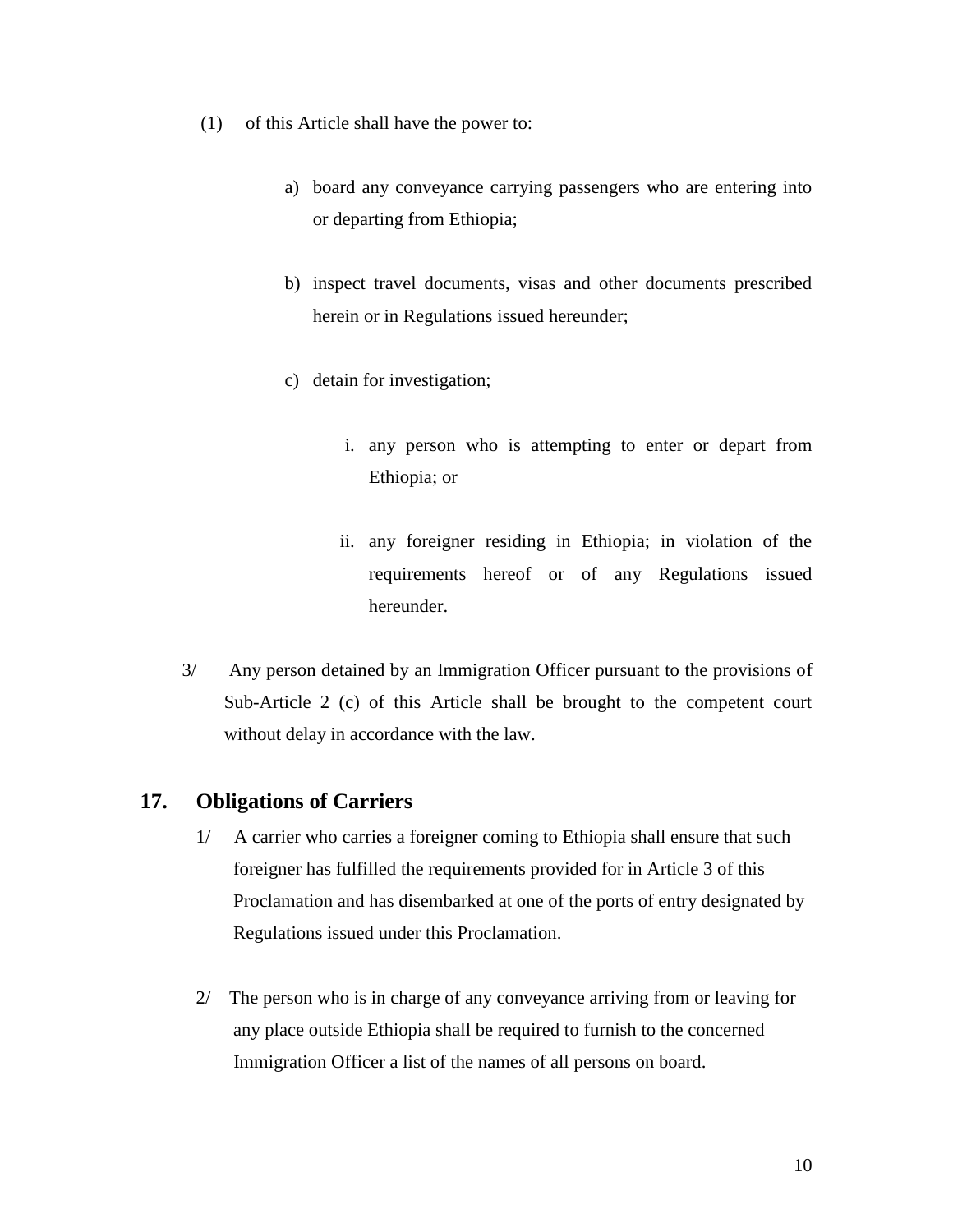3/ Without prejudice to Sub-Article 1 (a) and (2) of Article 20 of this Proclamation, a carrier who has violated the provisions of Sub-Article (1) of this Article shall be obliged to return the foreigner at his own expense.

### **18. Information Required from Hotels and lodging houses**

Hotel and lodging houses which rent rooms to foreigners on daily basis or otherwise shall have the obligation to require all foreigners to furnish the necessary information and submit same to the concerned body, as prescribed in Regulations issued hereunder.

#### **19. Fees**

- 1/ Without prejudice to Sub-Articles (2) and (3) of this Article, fees to be paid for travel documents, visas, registration, residence permits and other services shall be determined by Regulations to be issued under this Proclamation.
- 2/ No fees shall be paid for diplomatic and service passports and visas.
- 3/ Exemption from payment of fees may be granted in accordance with the law or treaties.

## **20. Penalty**

- 1/ Unless higher penalties are provided for in the Penal Code:
	- (a) any person who enters or leaves Ethiopia in violation of the provisions of Article 3 or 6 of this Proclamation or who is an accomplice in the commission of such offence is punishable with imprisonment not exceeding three years or a fine not exceeding ten thousand Birr or both;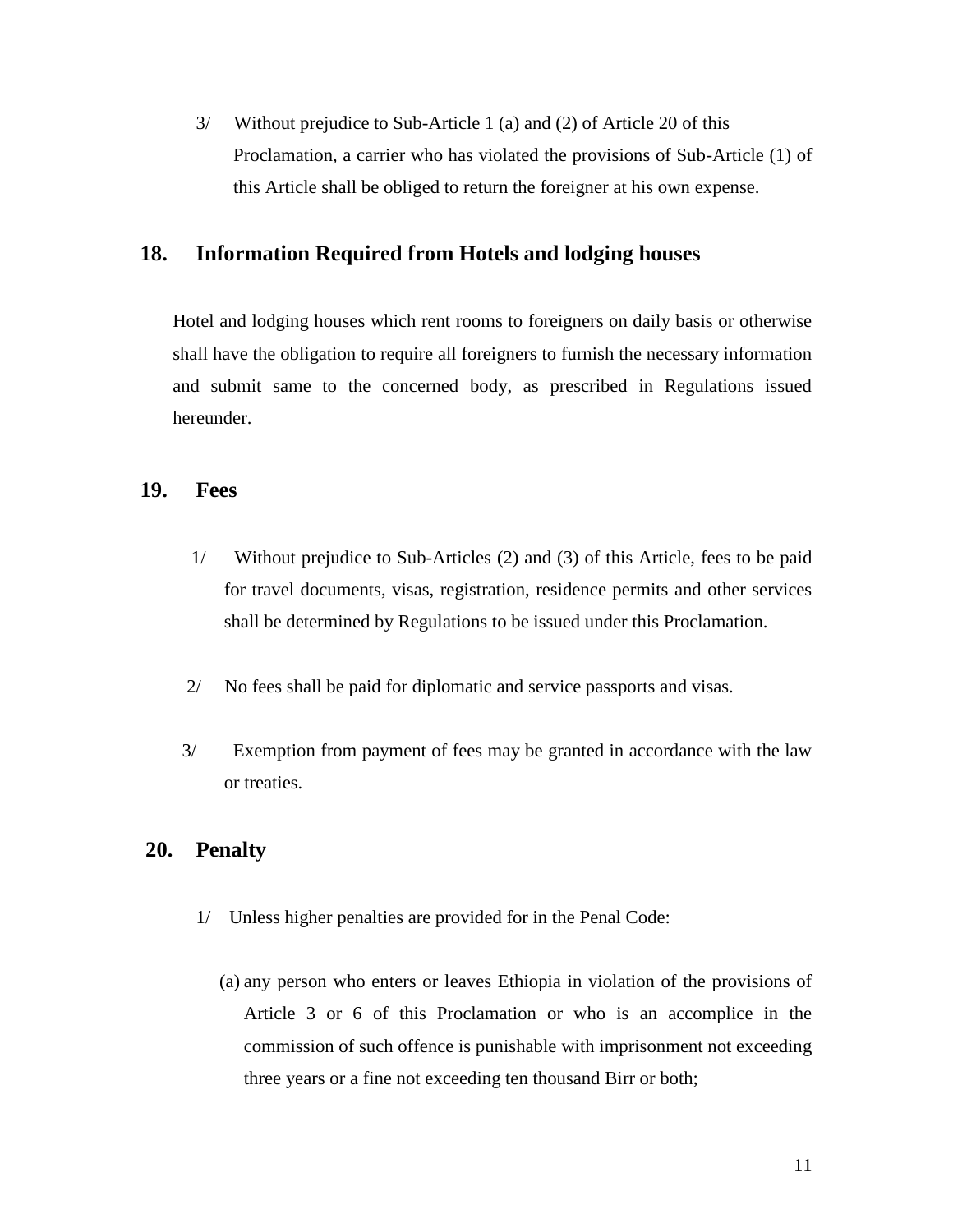- (b) without prejudice to the provisions of Article 14 of this Proclamation, any foreigner who lives in Ethiopia without having a valid residence permit or any person who assists such foreigner to stay or live in Ethiopia knowing that the foreigner is required to have a residence permit is punishable with imprisonment not exceeding three years or a fine not exceeding ten thousand Birr or both;
- (c) any person who is found guilty of other offences by violating the provisions of this Proclamation and Regulations issued hereunder is punishable with imprisonment not exceeding one year or a fine not exceeding five thousand Birr or both.
- 2/ If the person found guilty of committing the offence provided for in Sub Article 1 (a),(b) or (c) of this Article is a legal person, the maximum punishment of fine shall be raised by four times.

## **21. Issuance of Regulations**

The Council of Ministers may issue Regulations for the proper implementation of this Proclamation.

### **22. Repeal**

The Issuance of Travel Documents and Visas and Registration of Foreigners in Ethiopia Proclamation No. 271/1969 is hereby repealed.